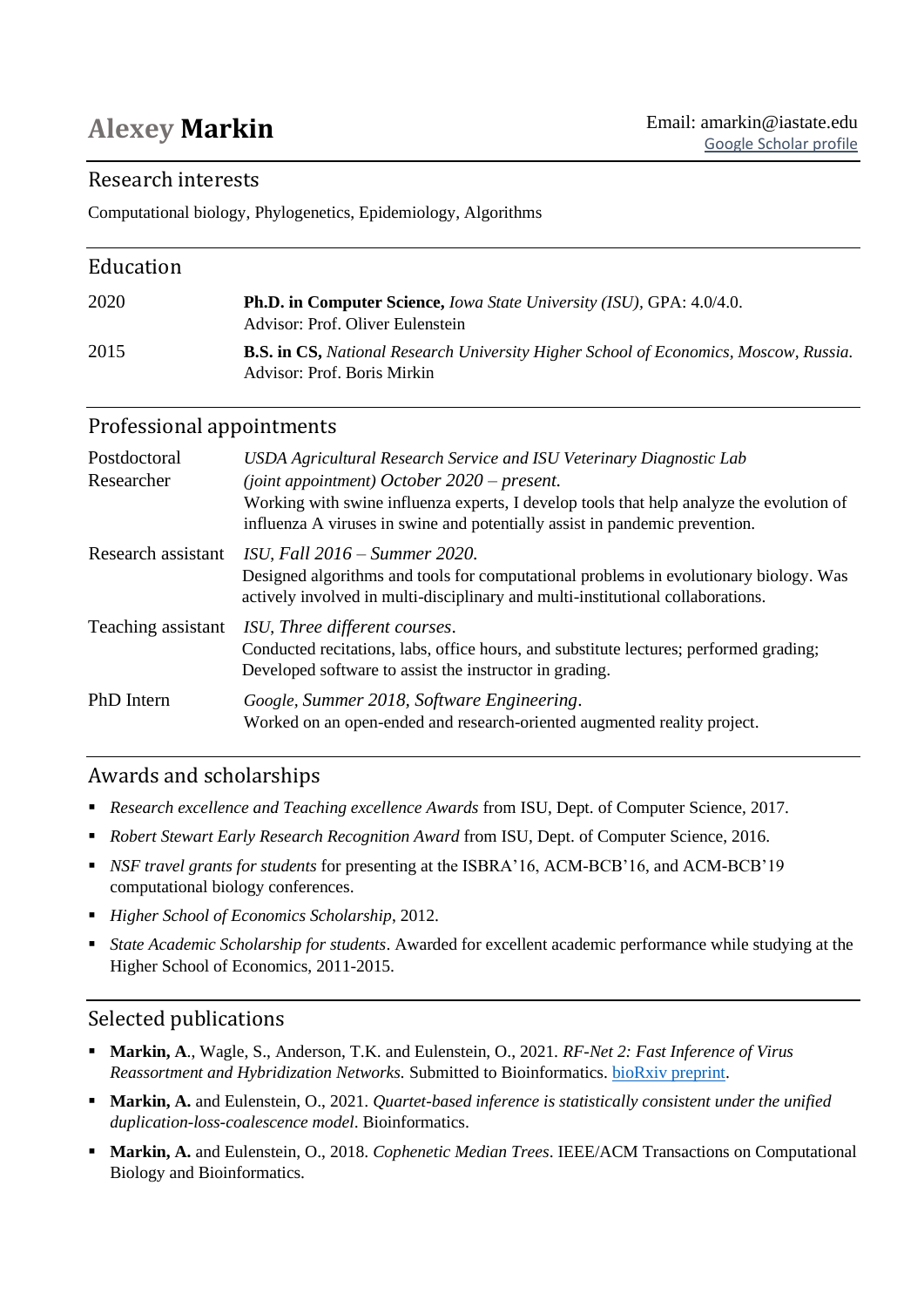# Conference presentations

- Invited talk: Allen D. Leman Swine Conference. St Paul, Minnesota. September 2021.
- Centers of Excellence for Influenza Research and Surveillance (CEIRS) 13<sup>th</sup> annual meeting (2021). Virtual poster.
- Workshop on Algorithms in Bioinformatics (WABI'2019). "*Consensus Clusters in Robinson-Foulds Reticulation Networks*". September 2019.
- ACM Conference on Bioinformatics, Computational Biology, and Health Informatics (ACM-BCB'19). "*Robinson-Foulds Reticulation Networks*". September 2019.
- ACM Conference on Bioinformatics, Computational Biology, and Health Informatics (ACM-BCB'17). "*Cophenetic Median Trees Under the Manhattan Distance*". August 2017.
- ACM Conference on Bioinformatics, Computational Biology, and Health Informatics (ACM-BCB'16). "*Manhattan path-difference median tree*". October 2016.
- 12<sup>th</sup> International Symposium on Bioinformatics Research and Applications (ISBRA'16). "*Path-difference median trees*". June 2016.

# Reviewing experience (peer-review contributions)

- Reviewer for a Systematic Biology submission (2021).
- Sub-reviewer for WABI'21.
- Reviewer for a submission to SIAM Journal on Discrete Mathematics (2021).
- Sub-reviewer for RECOMB 2020.
- Sub-reviewer for RECOMB Comparative Genomics 2019 (RECOMB-CG'19).
- Reviewer for BMC Bioinformatics Special Issue of ISBRA'19 and ISBRA'18 invited papers.
- Sub-reviewer for International Symposium on Bioinformatics Research and Applications 2018 (ISBRA'18).
- Sub-reviewer for International Conference on Bioinformatics and Computational Biology 2018 (BICOB'18).
- Sub-reviewer for IEEE International Conference on Computational Advances in Bio and Medical Sciences 2017 (ICCABS'17, ICCABS'19).

# Developed bioinformatics software

- *RF-Net*: Java package for inference of entangled evolutionary histories of segmented viruses and species undergoing hybridization. Developed in collaboration with V. Vadali.
- *PDC-Median:* Java package that incorporates complex, dynamic programming algorithms for large-scale phylogenomic inference.

## Major Collaborators

|                | Computer Science Dr. Oliver Eulenstein (Iowa State University) |  |
|----------------|----------------------------------------------------------------|--|
|                | Dr. Pawel Gorecki (University of Warsaw, Poland).              |  |
| <b>Biology</b> | Dr. Tavis Anderson (Agricultural Research Service, USDA)       |  |
|                | Dr. Amy Vincent (Agricultural Research Service, USDA)          |  |

## Full List of publications

- **Markin, A**., Wagle, S., Anderson, T.K. and Eulenstein, O., 2021*. RF-Net 2: Fast Inference of Virus Reassortment and Hybridization Networks.* Submitted to Bioinformatics. [bioRxiv preprint.](https://www.biorxiv.org/content/10.1101/2021.05.05.442676v1.abstract)
- **Markin, A.** and Eulenstein, O., 2021. *Quartet-based inference is statistically consistent under the unified duplication-loss-coalescence model*. Bioinformatics.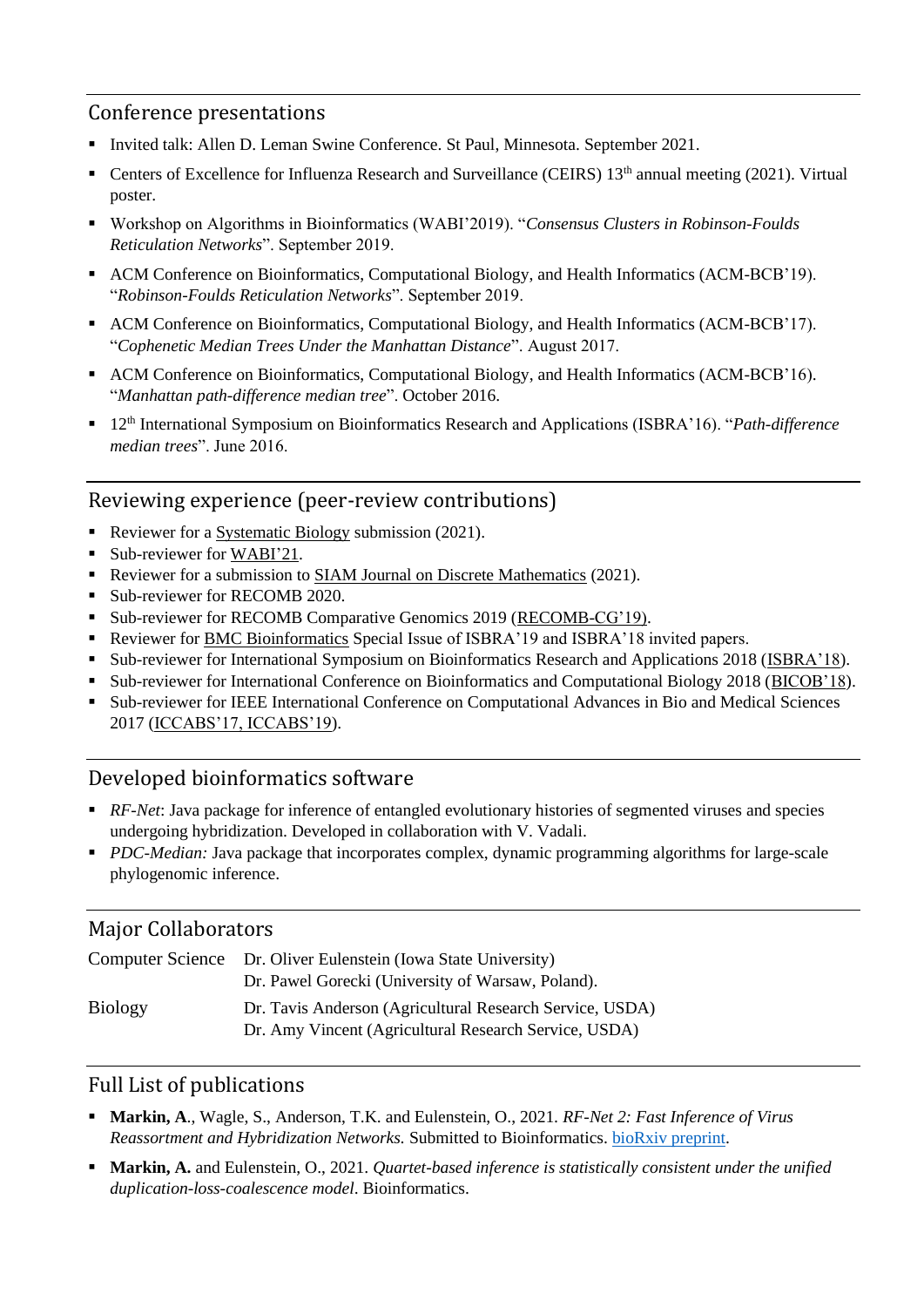- Paszek, J., **Markin, A.**, Górecki, P. and Eulenstein, O., 2021. *Taming the Duplication-Loss-Coalescence Model with Integer Linear Programming.* Journal of Computational Biology.
- Nguyen, H.N., **Markin, A.**, Friedberg, I. and Eulenstein, O., 2020. *Finding orthologous gene blocks in bacteria: the computational hardness of the problem and novel methods to address it*. Bioinformatics, 36(Supplement\_2).
- Ansarifar, J., **Markin, A.**, Górecki, P. and Eulenstein, O., 2020. *Integer Linear Programming Formulation for the Unified Duplication-Loss-Coalescence Model*. In International Symposium on Bioinformatics Research and Applications (pp. 229-242). Springer, Cham.
- **Markin, A.,** 2020. *On the Extremal Maximum Agreement Subtree Problem.* Discrete Applied Mathematics, Elsevier.
- Górecki, P., **Markin, A.** and Eulenstein, O., 2019. *Exact Median-tree Inference for Unrooted Reconciliation Costs*. BMC Evolutionary Biology, 20(1), pp.1-15.
- Tabaszewski, P., Górecki, P., **Markin, A.**, Anderson, T.K. and Eulenstein, O., 2019. *Consensus of all Solutions for Intractable Phylogenetic Tree Inference*. IEEE/ACM transactions on computational biology and bioinformatics (invited paper).
- **Markin, A.**, Anderson, T.K., Vadali, V.K.S.T. and Eulenstein, O., 2019. *Robinson-Foulds Reticulation Networks*. In proceedings of ACM-BCB'2019.
- **Markin, A.** and Eulenstein, O., 2019. *Consensus Clusters in Robinson-Foulds Reticulation Networks*. 19th International Workshop on Algorithms in Bioinformatics (WABI'2019). Schloss Dagstuhl-Leibniz-Zentrum fuer Informatik.
- Górecki, P., **Markin, A.** and Eulenstein, O., 2019. *Feasibility Algorithms for the Duplication-Loss Cost*. COCOON'2019.
- Górecki, P., **Markin, A.** and Eulenstein, O., 2018. *Cophenetic Distances: A Near-Linear Time Algorithmic Framework*. COCOON'2018. The extended version of this manuscript was invited for submission to *Algorithmica* and is under review.
- **Markin, A.**, Vadali, V.S.K.T. and Eulenstein, O., 2018. *Solving the Gene Duplication Feasibility Problem in Linear Time*. COCOON'2018.
- **Markin, A.** and Eulenstein, O., 2018. *Cophenetic Median Trees*. IEEE/ACM transactions on computational biology and bioinformatics, preprint. Invited and extended paper from ACM-BCB'17.
- **Markin, A.** and Eulenstein, O., 2017. *Computing Manhattan Path-Difference Median Trees: a Practical Local Search Approach*. IEEE/ACM transactions on computational biology and bioinformatics, preprint. Invited and extended paper from ACM-BCB'16.
- **Markin, A.** and Eulenstein, O., 2017. *Efficient Local Search for Euclidean Path-Difference Median Trees*. IEEE/ACM transactions on computational biology and bioinformatics, preprint. Invited and extended paper from ISBRA'16.
- **Markin, A.** and Eulenstein, O., 2017. *Cophenetic median trees under the manhattan distance*. In Proceedings of the 8th ACM International Conference on Bioinformatics, Computational Biology, and Health Informatics (pp. 194-202). ACM.
- Górecki, P., **Markin, A.**, Mykowiecka, A., Paszek, J. and Eulenstein, O., 2017. *Phylogenetic Tree Reconciliation: Mean Values for Fixed Gene Trees*. In International Symposium on Bioinformatics Research and Applications (pp. 234-245). Springer, Cham.
- **Markin, A.** and Eulenstein, O., 2016. *Manhattan path-difference median trees*. In Proceedings of the 7th ACM International Conference on Bioinformatics, Computational Biology, and Health Informatics (pp. 404- 413). ACM.
- **Markin, A.** and Eulenstein, O., 2016. *Path-difference median trees*. In International Symposium on Bioinformatics Research and Applications (pp. 211-223). Springer, Cham.